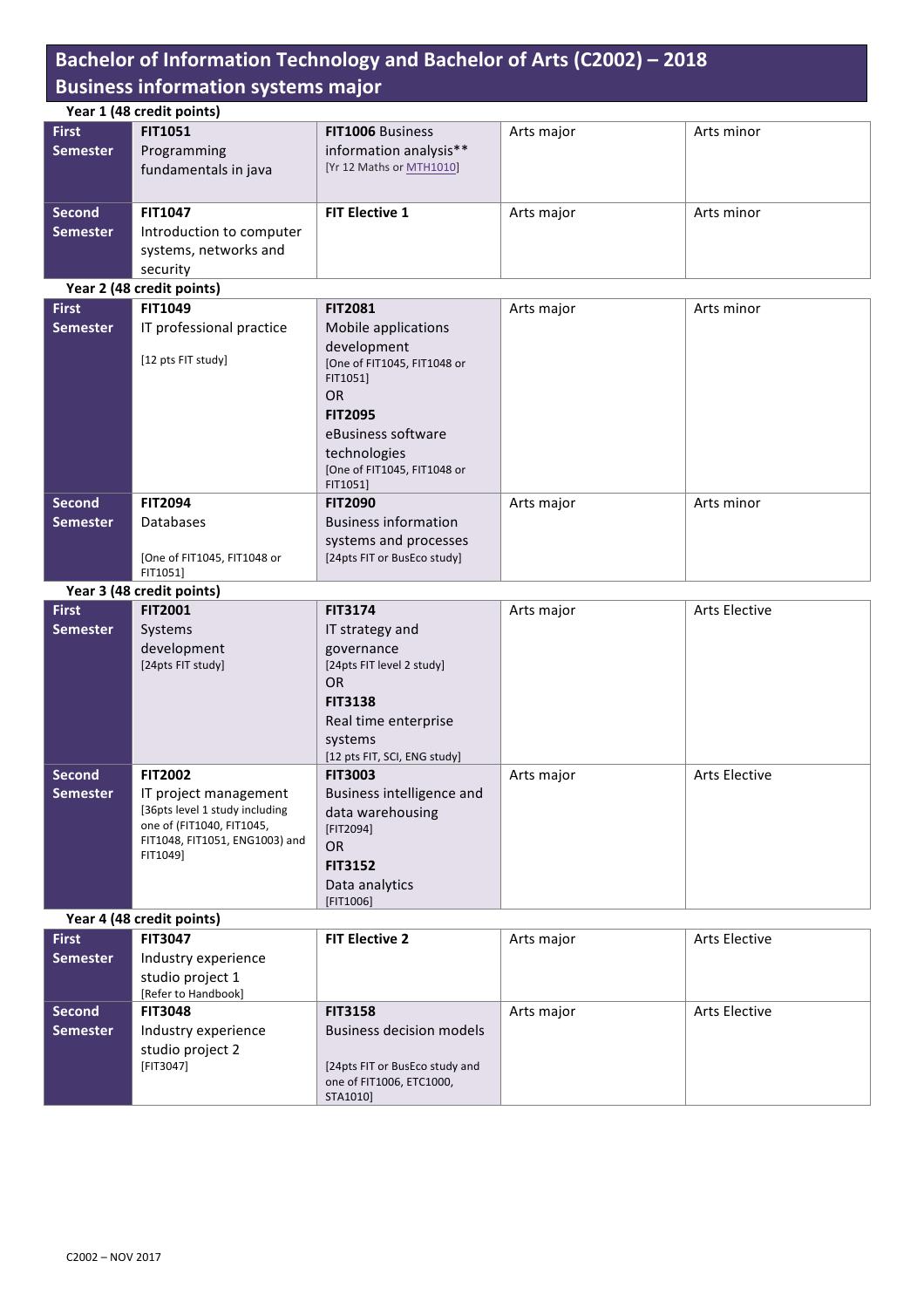## Bachelor of Information Technology and Bachelor of Arts (C2002) - 2018 **Computer networks and security major**

|                 | Year 1 (48 credit points)          |                          |            |            |  |
|-----------------|------------------------------------|--------------------------|------------|------------|--|
| <b>First</b>    | <b>FIT1045</b>                     | <b>FIT1047</b>           | Arts major | Arts minor |  |
| <b>Semester</b> | Algorithms and                     | Introduction to computer |            |            |  |
|                 | programming                        | systems, networks and    |            |            |  |
|                 | fundamentals in python             | security                 |            |            |  |
|                 | <b>[VCE Mathematics Methods or</b> |                          |            |            |  |
|                 | Specialist Mathematics units 3 &   |                          |            |            |  |
|                 | 4 with a study score of 25 or      |                          |            |            |  |
|                 | MTH1010]                           |                          |            |            |  |
|                 | <b>OR</b>                          |                          |            |            |  |
|                 | <b>FIT1048</b>                     |                          |            |            |  |
|                 | Fundamentals of C++                |                          |            |            |  |
|                 | OR.                                |                          |            |            |  |
|                 | <b>FIT1051</b>                     |                          |            |            |  |
|                 | Programming                        |                          |            |            |  |
|                 | fundamentals in java               |                          |            |            |  |
| <b>Second</b>   | <b>FIT1049</b>                     | <b>FIT Elective 1</b>    | Arts major | Arts minor |  |
| <b>Semester</b> | IT professional practice           |                          |            |            |  |
|                 | [12 pts FIT study]                 |                          |            |            |  |

**Year 2 (48 credit points)**

| $1$ car $E$ ( $T$ crears points)        |                              |            |            |
|-----------------------------------------|------------------------------|------------|------------|
| <b>FIT2001</b>                          | <b>FIT2093</b>               | Arts major | Arts minor |
| Systems                                 | Introduction to cyber        |            |            |
| development                             | security                     |            |            |
| [24pts FIT study]                       |                              |            |            |
| 0R                                      |                              |            |            |
| <b>FIT2099</b>                          | [FIT1047 and one of FIT1045, |            |            |
| Object-oriented design                  | FIT1048 or FIT1051]          |            |            |
| and implementation                      |                              |            |            |
| [One of FIT1045, FIT1048 or             |                              |            |            |
|                                         |                              |            |            |
| <b>FIT2094</b>                          | <b>FIT2100</b>               | Arts major | Arts minor |
| Databases                               | Operating systems            |            |            |
|                                         |                              |            |            |
| [One of FIT1045, FIT1048 or<br>FIT1051] | [FIT1047]                    |            |            |
|                                         | FIT1051]                     |            |            |

Year 3 (48 credit points)

| <b>First</b>    | <b>FIT Elective 2</b>           | <b>FIT3165</b>          | Arts major | Arts Elective |
|-----------------|---------------------------------|-------------------------|------------|---------------|
| <b>Semester</b> |                                 | Computer networks       |            |               |
|                 |                                 |                         |            |               |
|                 |                                 | [FIT2100]               |            |               |
| <b>Second</b>   | <b>FIT2002</b>                  | <b>FIT3031</b>          | Arts major | Arts Elective |
| <b>Semester</b> | IT project management           | Information and network |            |               |
|                 | [36pts level 1 study including] | security                |            |               |
|                 | one of (FIT1040, FIT1045,       | [FIT1047]               |            |               |
|                 | FIT1048, FIT1051, ENG1003) and  |                         |            |               |
|                 | FIT1049]                        |                         |            |               |

Year 4 (48 credit points)

| <b>First</b>    | <b>FIT3047</b>      | <b>FIT3173</b>                            | Arts major | <b>Arts Elective</b> |
|-----------------|---------------------|-------------------------------------------|------------|----------------------|
| <b>Semester</b> | Industry experience | Software security                         |            |                      |
|                 | studio project 1    | [One of FIT1045 or FIT1048 or             |            |                      |
|                 | [Refer to Handbook] | FIT1051]                                  |            |                      |
| <b>Second</b>   | <b>FIT3048</b>      | <b>FIT2081</b>                            | Arts major | <b>Arts Elective</b> |
| <b>Semester</b> | Industry experience | Mobile applications                       |            |                      |
|                 | studio project 2    | development                               |            |                      |
|                 | [FIT3047]           | [One of FIT1045 or FIT1048 or<br>FIT1051] |            |                      |
|                 |                     | OR.                                       |            |                      |
|                 |                     | <b>FIT3142</b>                            |            |                      |
|                 |                     |                                           |            |                      |
|                 |                     | Distributed computing                     |            |                      |
|                 |                     | [FIT2100 and FIT3165]                     |            |                      |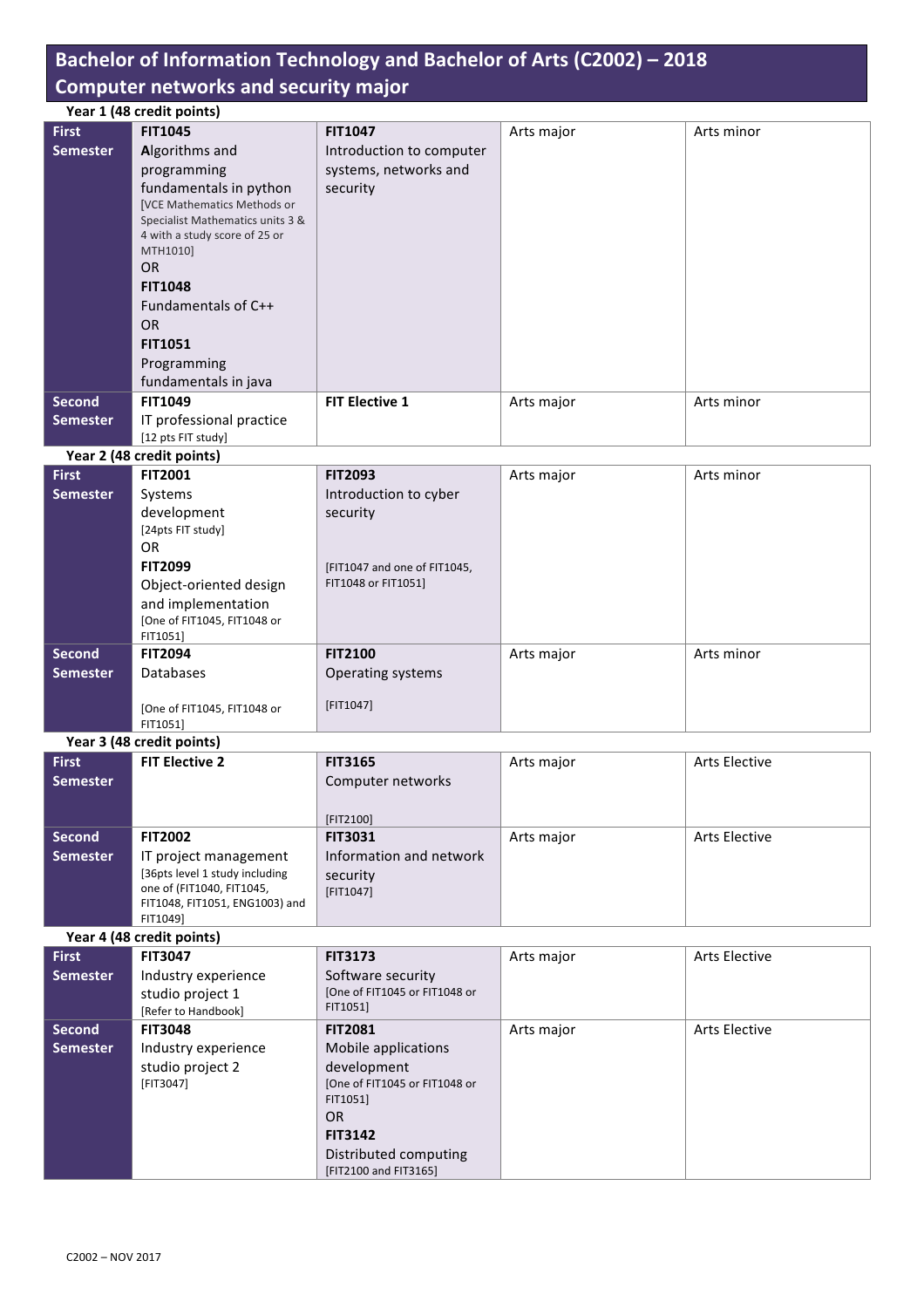# Bachelor of Information Technology and Bachelor of Arts (C2002) - 2018 Games development major

|                           | Year 1 (48 credit points)                                     |                     |            |            |  |
|---------------------------|---------------------------------------------------------------|---------------------|------------|------------|--|
| <b>First</b>              | <b>FIT1047</b>                                                | <b>FIT1033</b>      | Arts major | Arts minor |  |
| <b>Semester</b>           | Introduction to computer<br>systems, networks and<br>security | Foundations of 3D   |            |            |  |
| <b>Second</b>             | <b>FIT2073</b>                                                | <b>FIT1048</b>      | Arts major | Arts minor |  |
| <b>Semester</b>           | Game design studio 1                                          | Fundamentals of C++ |            |            |  |
| Vaar 2 (48 cradit noints) |                                                               |                     |            |            |  |

|                 | rear 2 (48 credit points)   |                     |            |            |  |
|-----------------|-----------------------------|---------------------|------------|------------|--|
| <b>First</b>    | <b>FIT2001</b>              | <b>FIT2096</b>      | Arts major | Arts minor |  |
| <b>Semester</b> | Systems                     | Games programming 1 |            |            |  |
|                 | development                 |                     |            |            |  |
|                 | [24pts FIT study]           | [FIT1048]           |            |            |  |
|                 | 0R                          |                     |            |            |  |
|                 | <b>FIT2099</b>              |                     |            |            |  |
|                 | Object-oriented design      |                     |            |            |  |
|                 | and implementation          |                     |            |            |  |
|                 | [One of FIT1045, FIT1048 or |                     |            |            |  |
|                 | FIT1051]                    |                     |            |            |  |
| <b>Second</b>   | <b>FIT1049</b>              | <b>FIT2097</b>      | Arts major | Arts minor |  |
| <b>Semester</b> | IT professional practice    | Games programming 2 |            |            |  |
|                 |                             |                     |            |            |  |
|                 | [12 pts FIT study]          | [FIT2096]           |            |            |  |

**Year 3 (48 credit points)**

| <b>First</b>    | <b>FIT2094</b>                 | <b>FIT3094</b>              | Arts major | <b>Arts Elective</b> |
|-----------------|--------------------------------|-----------------------------|------------|----------------------|
| <b>Semester</b> | <b>Databases</b>               | Artificial life, artificial |            |                      |
|                 |                                | intelligence and virtual    |            |                      |
|                 | [One of FIT1045, FIT1048 or    | environments                |            |                      |
|                 | FIT1051]                       | [FIT2096]                   |            |                      |
| <b>Second</b>   | <b>FIT2002</b>                 | <b>FIT3145</b>              | Arts major | <b>Arts Elective</b> |
| <b>Semester</b> | IT project management          | Game design studio 2        |            |                      |
|                 | [36pts level 1 study including |                             |            |                      |
|                 | one of (FIT1040, FIT1045,      |                             |            |                      |
|                 | FIT1048, FIT1051, ENG1003) and | [FIT2073]                   |            |                      |
|                 | FIT1049]                       |                             |            |                      |

Year 4 (48 credit points)

| <b>First</b>    | <b>FIT3039</b>                               | <b>FIT Elective</b>            | Arts major | <b>Arts Elective</b> |
|-----------------|----------------------------------------------|--------------------------------|------------|----------------------|
| <b>Semester</b> | Studio project 1<br>[FIT2092 or (FIT2073 and |                                |            |                      |
|                 | FIT2096)]                                    |                                |            |                      |
| <b>Second</b>   | <b>FIT3040</b>                               | <b>FIT3146</b>                 | Arts major | <b>Arts Elective</b> |
| <b>Semester</b> | Studio project 2                             | Emergent technologies          |            |                      |
|                 | [FIT3039]                                    | and interfaces                 |            |                      |
|                 |                                              | [24pts level 2 or 3 FIT study] |            |                      |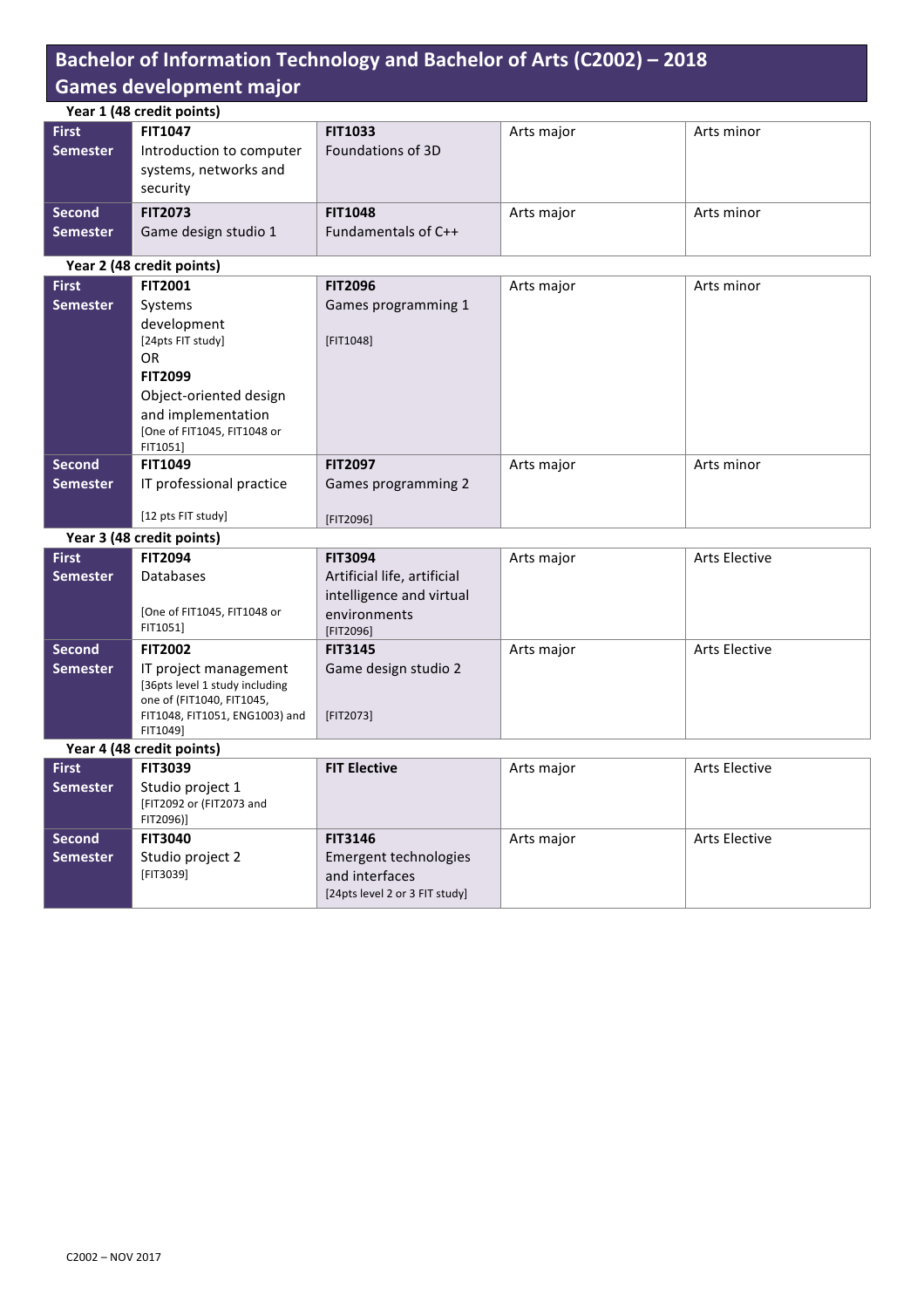# Bachelor of Information Technology and Bachelor of Arts (C2002) - 2018 **Interactive media major**

|                 | Year 1 (48 credit points)                 |                   |                                                             |                             |
|-----------------|-------------------------------------------|-------------------|-------------------------------------------------------------|-----------------------------|
| <b>First</b>    | <b>FIT1045</b>                            | <b>FIT1033</b>    | Arts major                                                  | Arts minor                  |
| <b>Semester</b> | Algorithms and                            | Foundations of 3D |                                                             |                             |
|                 | programming                               |                   |                                                             |                             |
|                 | fundamentals in python                    |                   |                                                             |                             |
|                 | <b>[VCE Mathematics Methods or</b>        |                   |                                                             |                             |
|                 | Specialist Mathematics units 3 &          |                   |                                                             |                             |
|                 | 4 with a study score of 25 or<br>MTH1010] |                   |                                                             |                             |
|                 | <b>OR</b>                                 |                   |                                                             |                             |
|                 | <b>FIT1048</b>                            |                   |                                                             |                             |
|                 | Fundamentals of C++                       |                   |                                                             |                             |
|                 | <b>OR</b>                                 |                   |                                                             |                             |
|                 | <b>FIT1051</b>                            |                   |                                                             |                             |
|                 | Programming                               |                   |                                                             |                             |
|                 | fundamentals in java                      |                   |                                                             |                             |
| <b>Second</b>   | <b>FIT1047</b>                            | <b>FIT1046</b>    | Arts major                                                  | Arts minor                  |
| <b>Semester</b> | Introduction to computer                  | Interactive media |                                                             |                             |
|                 | systems, networks and                     | foundations       |                                                             |                             |
|                 | security                                  |                   |                                                             |                             |
|                 | Year 2 (48 credit points)                 |                   |                                                             |                             |
| <b>Pinney</b>   | FIT4040                                   | <b>FITSOO4</b>    | $A \rightarrow A \rightarrow A \rightarrow B \rightarrow C$ | $A$ and $A$ and $B$ and $B$ |

| <b>First</b><br><b>Semester</b> | <b>FIT1049</b><br>IT professional practice<br>[12 pts FIT study] | <b>FIT2091</b><br>Interactive media studio 1<br>[FIT1046] | Arts major | Arts minor |
|---------------------------------|------------------------------------------------------------------|-----------------------------------------------------------|------------|------------|
| <b>Second</b>                   | <b>FIT2087</b>                                                   | <b>FIT2092</b>                                            | Arts major | Arts minor |
| <b>Semester</b>                 | Advanced 3D                                                      | Interactive media studio 2<br>[FIT2091]                   |            |            |
|                                 | [FIT1033]                                                        |                                                           |            |            |

|                 | Year 3 (48 credit points)      |                             |            |                      |
|-----------------|--------------------------------|-----------------------------|------------|----------------------|
| <b>First</b>    | <b>FIT2001</b>                 | <b>FIT2094</b>              | Arts major | <b>Arts Elective</b> |
| <b>Semester</b> | Systems                        | <b>Databases</b>            |            |                      |
|                 | development                    |                             |            |                      |
|                 | [24pts FIT study]              |                             |            |                      |
|                 | 0R                             |                             |            |                      |
|                 | <b>FIT2099</b>                 | [One of FIT1045, FIT1048 or |            |                      |
|                 | Object-oriented design         | FIT1051]                    |            |                      |
|                 | and implementation             |                             |            |                      |
|                 | [One of FIT1045, FIT1048 or    |                             |            |                      |
|                 | FIT1051]                       |                             |            |                      |
| <b>Second</b>   | <b>FIT2002</b>                 | <b>FIT3156</b>              | Arts major | <b>Arts Elective</b> |
| <b>Semester</b> | IT project management          | Advanced visual effects     |            |                      |
|                 | [36pts level 1 study including |                             |            |                      |
|                 | one of (FIT1040, FIT1045,      | [FIT2087 and FIT2092]       |            |                      |
|                 | FIT1048, FIT1051, ENG1003) and |                             |            |                      |
|                 | FIT1049]                       |                             |            |                      |

Year 4 (48 credit points)

| <b>First</b>    | <b>FIT3039</b>                                            | <b>FIT3169</b>                                                            | Arts major | Arts Elective |
|-----------------|-----------------------------------------------------------|---------------------------------------------------------------------------|------------|---------------|
| <b>Semester</b> | Studio project 1<br>[FIT2092 or (FIT2073 and<br>FIT2096)] | Immersive environments                                                    |            |               |
|                 |                                                           | [FIT1033]                                                                 |            |               |
| Second          | <b>FIT3040</b>                                            | <b>FIT3146</b>                                                            | Arts major | Arts Elective |
| <b>Semester</b> | Studio project 2<br>[FIT3039]                             | Emergent technologies<br>and interfaces<br>[24pts level 2 or 3 FIT study] |            |               |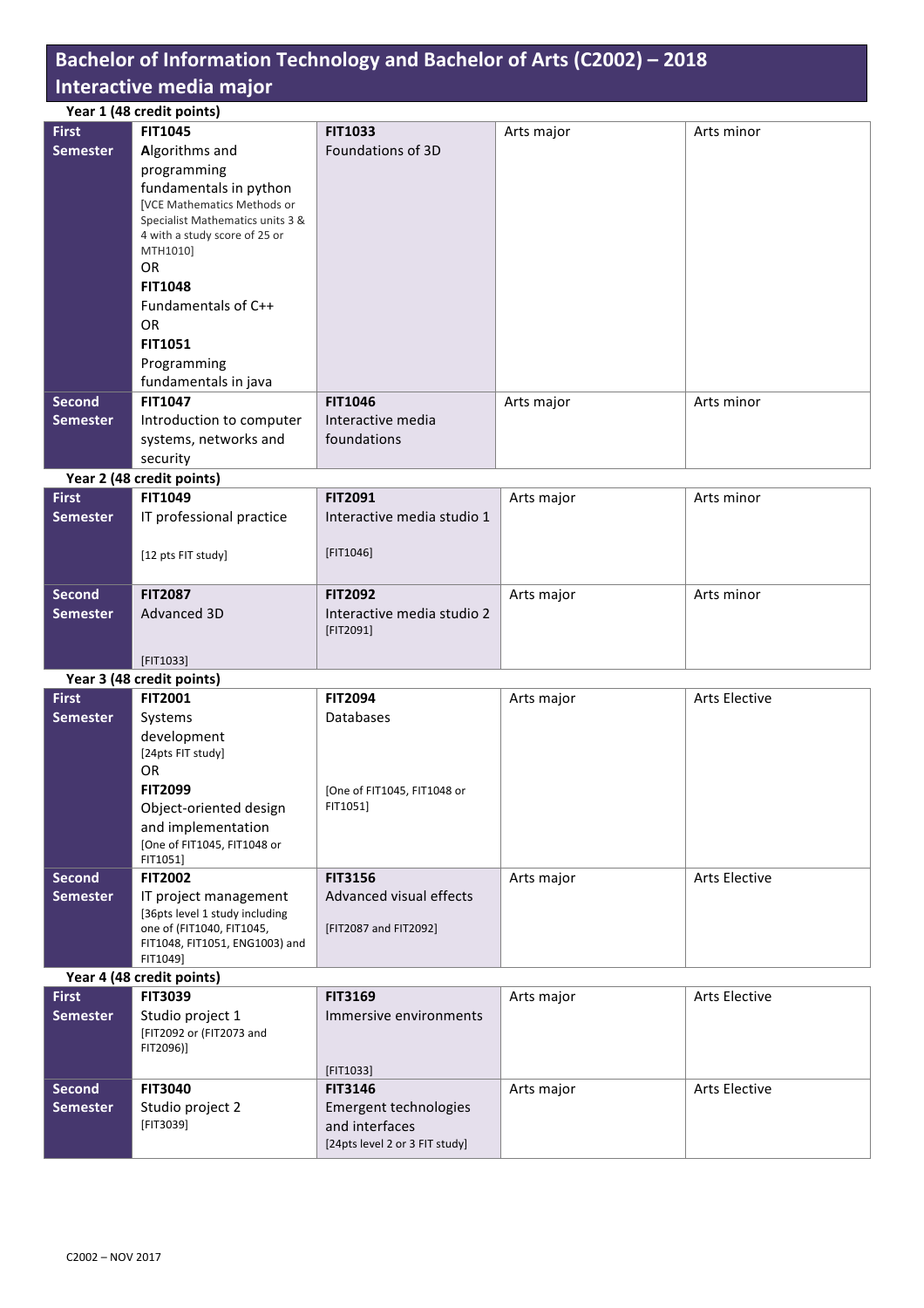### Bachelor of Information Technology and Bachelor of Arts (C2002) - 2018 **Software development major**

| Year 1 (48 credit points) |                                    |                       |            |            |
|---------------------------|------------------------------------|-----------------------|------------|------------|
| <b>First</b>              | <b>FIT1045</b>                     | <b>FIT1050</b>        | Arts major | Arts minor |
| <b>Semester</b>           | Algorithms and                     | Web fundamentals      |            |            |
|                           | programming                        |                       |            |            |
|                           | fundamentals in python             |                       |            |            |
|                           | <b>[VCE Mathematics Methods or</b> |                       |            |            |
|                           | Specialist Mathematics units 3 &   |                       |            |            |
|                           | 4 with a study score of 25 or      |                       |            |            |
|                           | MTH1010]                           |                       |            |            |
|                           | <b>OR</b>                          |                       |            |            |
|                           | <b>FIT1048</b>                     |                       |            |            |
|                           | Fundamentals of C++                |                       |            |            |
|                           | OR.                                |                       |            |            |
|                           | <b>FIT1051</b>                     |                       |            |            |
|                           | Programming                        |                       |            |            |
|                           | fundamentals in java               |                       |            |            |
| <b>Second</b>             | <b>FIT1047</b>                     | <b>FIT Elective 1</b> | Arts major | Arts minor |
| <b>Semester</b>           | Introduction to computer           |                       |            |            |
|                           | systems, networks and              |                       |            |            |
|                           | security                           |                       |            |            |

#### **Year 2 (48 credit points)**

| <b>First</b>    | <b>FIT2001</b>           | <b>FIT2094</b>                       | Arts major | Arts minor |
|-----------------|--------------------------|--------------------------------------|------------|------------|
| <b>Semester</b> | Systems                  | <b>Databases</b>                     |            |            |
|                 | development              | [One of FIT1045, FIT1048 or          |            |            |
|                 | [24pts FIT study]        | FIT1051]                             |            |            |
| <b>Second</b>   | <b>FIT1049</b>           | <b>FIT2104</b>                       | Arts major | Arts minor |
| <b>Semester</b> | IT professional practice | Web database interface               |            |            |
|                 | [12 pts FIT study]       | [FIT1050 and FIT1051 and<br>FIT2094] |            |            |
|                 |                          | OR.                                  |            |            |
|                 |                          | <b>FIT2081</b>                       |            |            |
|                 |                          | Mobile application                   |            |            |
|                 |                          | development                          |            |            |
|                 |                          | [FIT1045, FIT1048 or FIT1051]        |            |            |

### **Year 3 (48 credit points)**

| <b>First</b>              | <b>FIT Elective 2</b>          | <b>FIT3175</b>                | Arts major | <b>Arts Elective</b> |
|---------------------------|--------------------------------|-------------------------------|------------|----------------------|
| <b>Semester</b>           |                                | Usability                     |            |                      |
|                           |                                | [FIT1045, FIT1048 or FIT1051] |            |                      |
|                           |                                |                               |            |                      |
| <b>Second</b>             | <b>FIT2002</b>                 | <b>FIT Elective 3</b>         | Arts major | <b>Arts Elective</b> |
| <b>Semester</b>           | IT project management          |                               |            |                      |
|                           | [36pts level 1 study including |                               |            |                      |
|                           | one of (FIT1040, FIT1045,      |                               |            |                      |
|                           | FIT1048, FIT1051, ENG1003) and |                               |            |                      |
|                           | FIT1049]                       |                               |            |                      |
| Year 4 (48 credit points) |                                |                               |            |                      |

**First Semester FIT3047** Industry experience studio project 1 [Refer to Handbook] **Software Development unit** (choose from list) Arts major <br>Arts Elective **Second Semester FIT3048** Industry experience studio project 2 [FIT3047] **Software Development unit** (choose from list) Arts major | Arts Elective

Software Development units: FIT3077 Software engineering: architecture and design FIT3134 Entrepreneurship FIT3146 Emergent technologies and interfaces

FIT3173 Software security FIT3176 Advanced database design FIT3178 Advanced mobile apps

FIT3157 Advanced web design